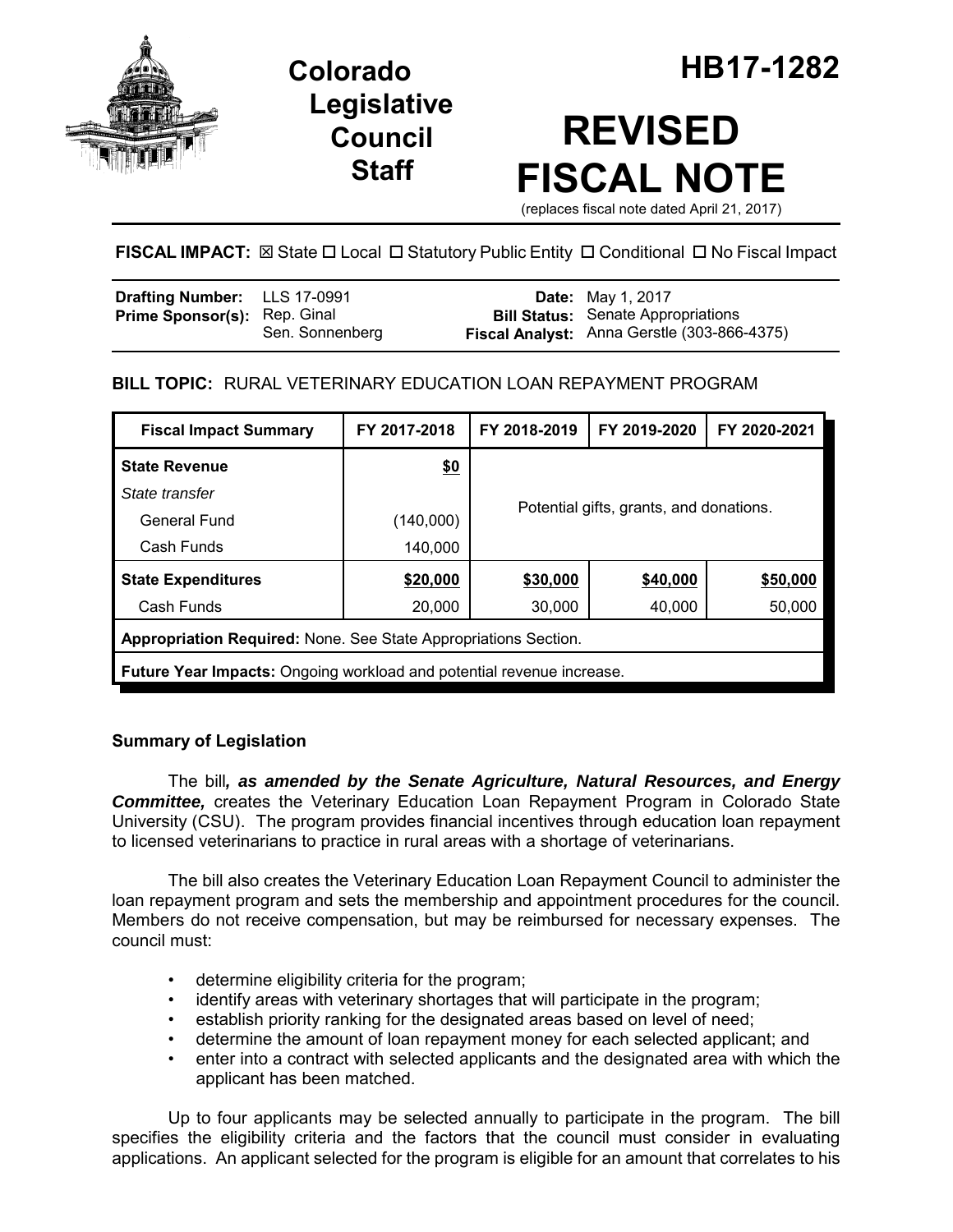Page 2

or her outstanding loans, up to \$70,000, and must contract with the council to provide services in a designated shortage area for up to four years. The amount is distributed to selected applicants as follows:

- \$10,000 upon completion of six months of the first year;
- an additional \$15,000 upon completion of the second year;
- an additional \$20,000 upon completion of the third year; and
- an additional \$25,000 upon completion of the fourth year.

The bill creates the Veterinary Education Loan Repayment Fund and moneys in the fund are continuously appropriated. The council may receive and expend gifts, grants, and donations for the program, including endowment funds, and may contract with a public or private entity. If an entity donates money for the placement of a veterinarian in a specific shortage area, that entity must commit to provide the full amount required for placement of a selected applicant for four years.

## **Background**

*Federal program.* The federal Veterinary Education Loan Repayment Program provides \$25,000 per year in loan repayment to selected individuals who commit to working in areas with veterinary shortages for three years. In FY 2014-15, 48 veterinarians received awards and were working in 26 states. Although none were placed in Colorado in FY 2014-15, two veterinarians were placed in Colorado in FY 2015-16. For the federal program, eight shortage areas in Colorado were identified.

#### **State Revenue**

#### *The bill transfers funds and may increase state revenue, as discussed below.*

**State transfers.** The bill transfers \$140,000 from the General Fund to the Veterinary Education Loan Repayment Fund on July 1, 2017.

*Gifts, grants, and donations.* The bill may increase state cash fund revenue from gifts, grants, and donations to the fund. No sources have been identified at this time. Revenue from gifts, grants, and donations is exempt from TABOR.

## **State Expenditures**

*Beginning in FY 2017-18, the bill increases state cash fund expenditures by \$140,000 for Colorado State University. The bill also increases the workload for the Department of Agriculture,* as discussed below.

*Colorado State University.* The bill increases costs and workload for CSU to implement the veterinary education loan repayment program. The \$140,000 identified in the bill fully funds the loan repayment for two selected individuals, based on the four-year loan repayment schedule identified in the bill. The fiscal note assumes that the \$140,000 will be spent over four years, through FY 2020-21, as the funds are continuously appropriated. Should the council obtain additional funding through gifts, grants, or donations, up to two additional applicants may be selected for the program. The administrative costs of implementing the program can be accomplished within CSU's existing state appropriations.